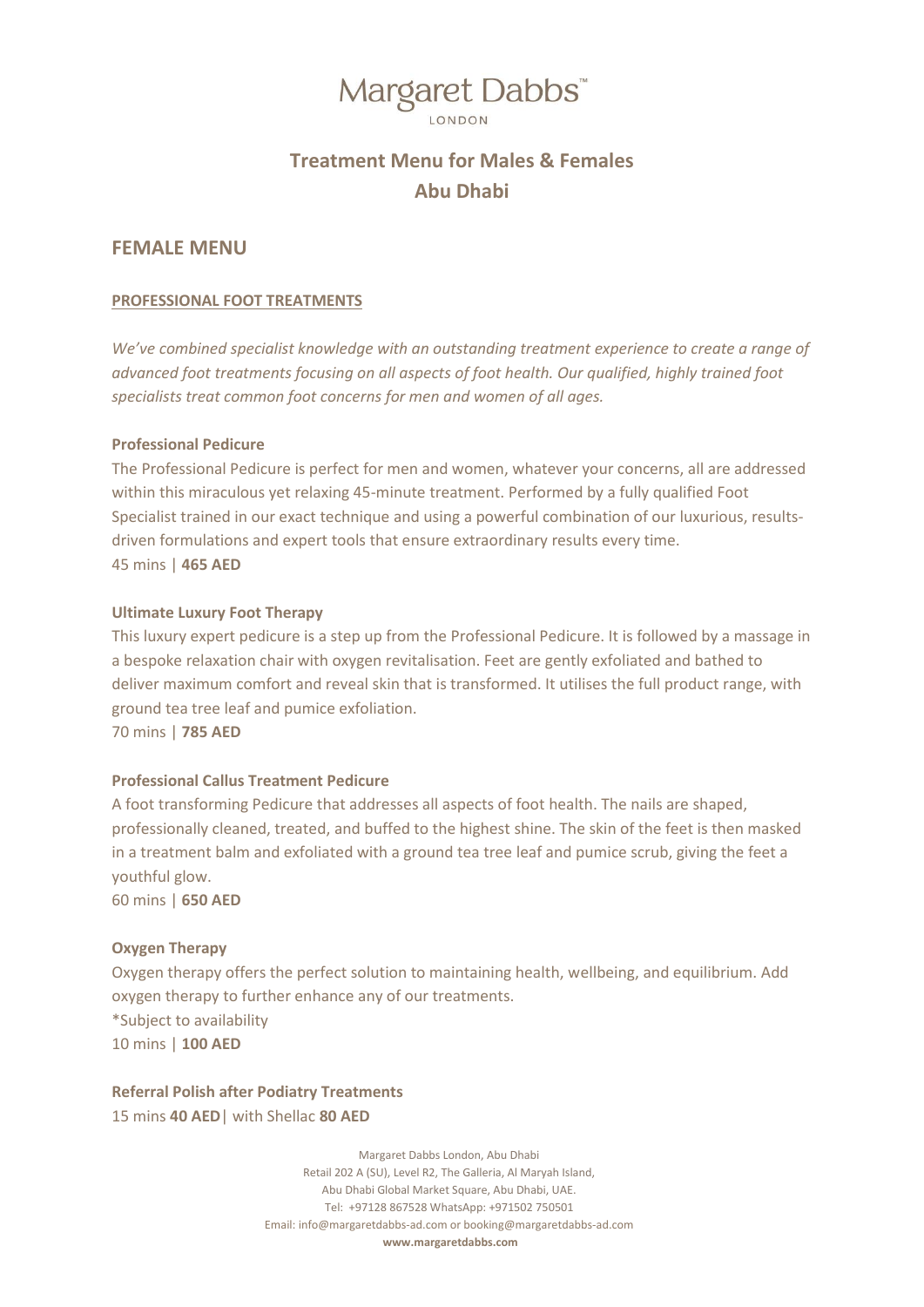## Margaret Dabbs"

### **NAIL SPA TREATMENTS**

*Let us keep you looking groomed and polished - whether it's a night out, a work event or day to day grooming – our professionally trained Margaret Dabbs London nail technicians perform our unique, expert anti-ageing manicures with treatment gloves, and our outstandingly effective beauty pedicures. Our nail spa treatments are simply the best in the business.*

### **Luxury Anti-Ageing Expert Manicure**

Our unique, anti-ageing expert manicure treatment, giving long lasting results and deep hydration, with the indulgence of the full range of Margaret Dabbs London Fabulous Hands professionally formulated products, including a wonderful creamy scrub, anti-ageing hand serum applied with treatment gloves and a hand and lower arm massage finished with polish. 50 mins **170 AED** | with Shellac **250 AED**

### **Express Manicure**

An effective manicure from Margaret Dabbs London. 35 mins **120 AED** | with Shellac **200 AED**

### **Luxury Pedicure**

Our outstanding signature pedicure treatment, giving long lasting results, with the indulgence of the full range of Margaret Dabbs London Fabulous Feet professionally formulated products. Finishing with an exfoliation, reviving foot soak, and a revitalising, hydrating foot massage. 55 mins **210 AED** | with Shellac **290 AED**

### **Express Pedicure**

An effective pedicure from Margaret Dabbs London. 40 mins **160 AED** | with Shellac **240 AED**

**Shellac Removal** 

20 mins | **60 AED** \*Complimentary if Shellac is done at Margaret Dabbs London.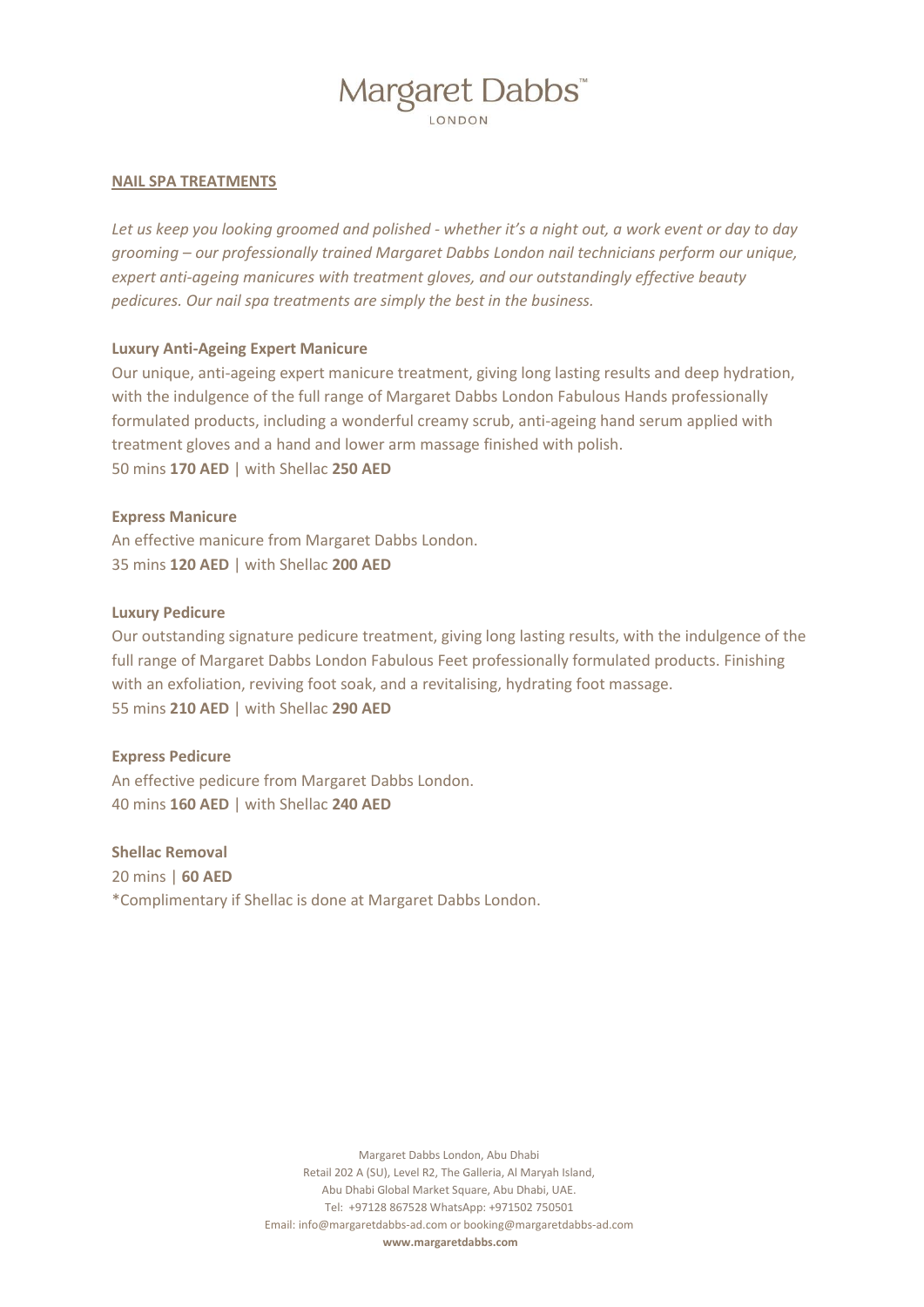## Margaret Dabbs"

### **MASSAGE THERAPIES**

### **Fabulous Hands Massage**

An anti-ageing treatment for hands that focuses on enhancing and softening the skin while releasing tension through a wonderful hand and forearm massage. The entire Margaret Dabbs London Fabulous Hands product range is utilised for optimum results. 20 mins **100 AED** | 30 mins **150 AED**

### **Fabulous Feet Massage**

Foot and lower leg relaxation at the hands of our professional nail technicians are guaranteed to relieve, refresh, and relax the body. With the addition of\* oxygen therapy inhalation if desired. 30 mins | **190 AED** \*With Oxygen | 30 mins **290 AED**

### **Foot Detox Bath**

Let us indulge you with a thorough Foot Exfoliation, staring with the Foot File, Foot Bath, and Exfoliating Foot Scrub. Relax with the soothing aroma of our Hydrating Foot Soak, and a short foot massage. Take the opportunity to indulge further and add another 20 minutes of massage to your therapy.

20 mins | **80 AED** With Massage | 40 mins **210 AED**

### **THREADING**

Upper Lip I **30 AED** Eyebrows I **50 AED** Full Face I **120 AED**

### **'MINI ME' NAIL TREATMENTS**

(FOR CHILDREN UNDER THE AGE OF 12)

*Treat your little one to a luxury 'Mini Me' treatment. Whilst you relax, our fully trained treatment specialist will look after the little one.* 

**Mini Me Professional Pedicure Performed by a Foot Specialist** 30mins I **235 AED**

**Mini Me Manicure** 20mins I **70 AED**

**Mini Me Pedicure** 25mins I **90 AED**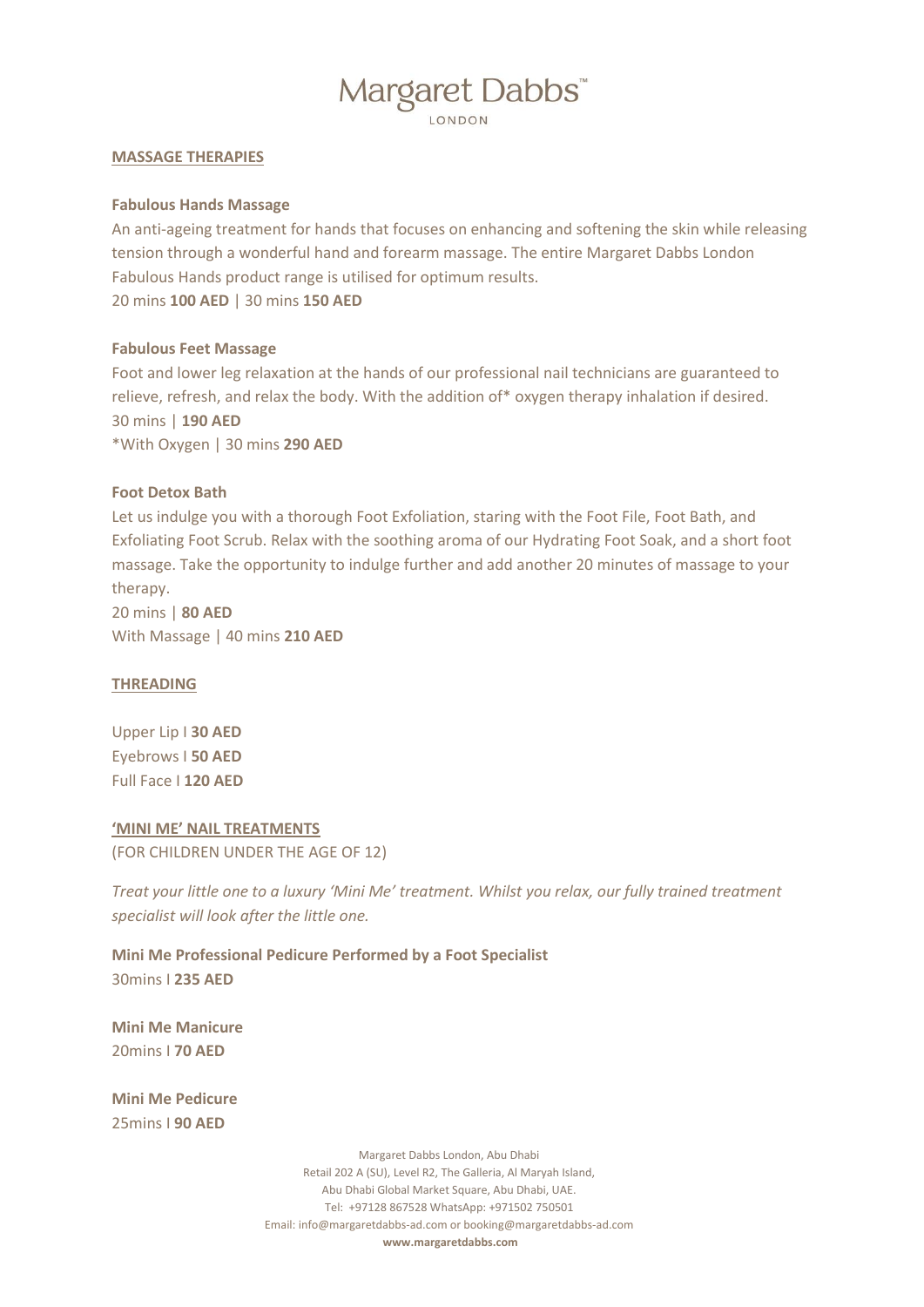# Margaret Dabbs

**MALE MENU**

### **PROFESSIONAL FOOT TREATMENTS**

*We've combined specialist knowledge with an outstanding treatment experience to create a range of advanced foot treatments focusing on all aspects of foot health. Our qualified, highly trained foot specialists treat common foot concerns for men and women of all ages.* 

### **Professional Pedicure**

The Professional Pedicure is perfect for men and women, whatever your concerns, all are addressed within this miraculous yet relaxing 45-minute treatment. Performed by a fully qualified Foot Specialist trained in our exact technique and using a powerful combination of our luxurious, resultsdriven formulations and expert tools that ensure extraordinary results every time. 45 mins | **465 AED**

### **Ultimate Luxury Foot Therapy**

This luxury expert pedicure is a step up from the Professional Pedicure. It is followed by a massage in a bespoke relaxation chair with oxygen revitalisation. Feet are gently exfoliated and bathed to deliver maximum comfort and reveal skin that is transformed. It utilises the full product range, with ground tea tree leaf and pumice exfoliation.

70 mins | **785 AED**

### **Professional Callus Treatment Pedicure**

A foot transforming Pedicure that addresses all aspects of foot health. The nails are shaped, professionally cleaned, treated, and buffed to the highest shine. The skin of the feet is then masked in a treatment balm and exfoliated with a ground tea tree leaf and pumice scrub, giving the feet a youthful glow.

60 mins | **650 AED**

### **Oxygen Therapy**

Oxygen therapy offers the perfect solution to maintaining health, wellbeing, and equilibrium. Add oxygen therapy to further enhance any of our treatments. \*Subject to availability 10 mins | **100 AED**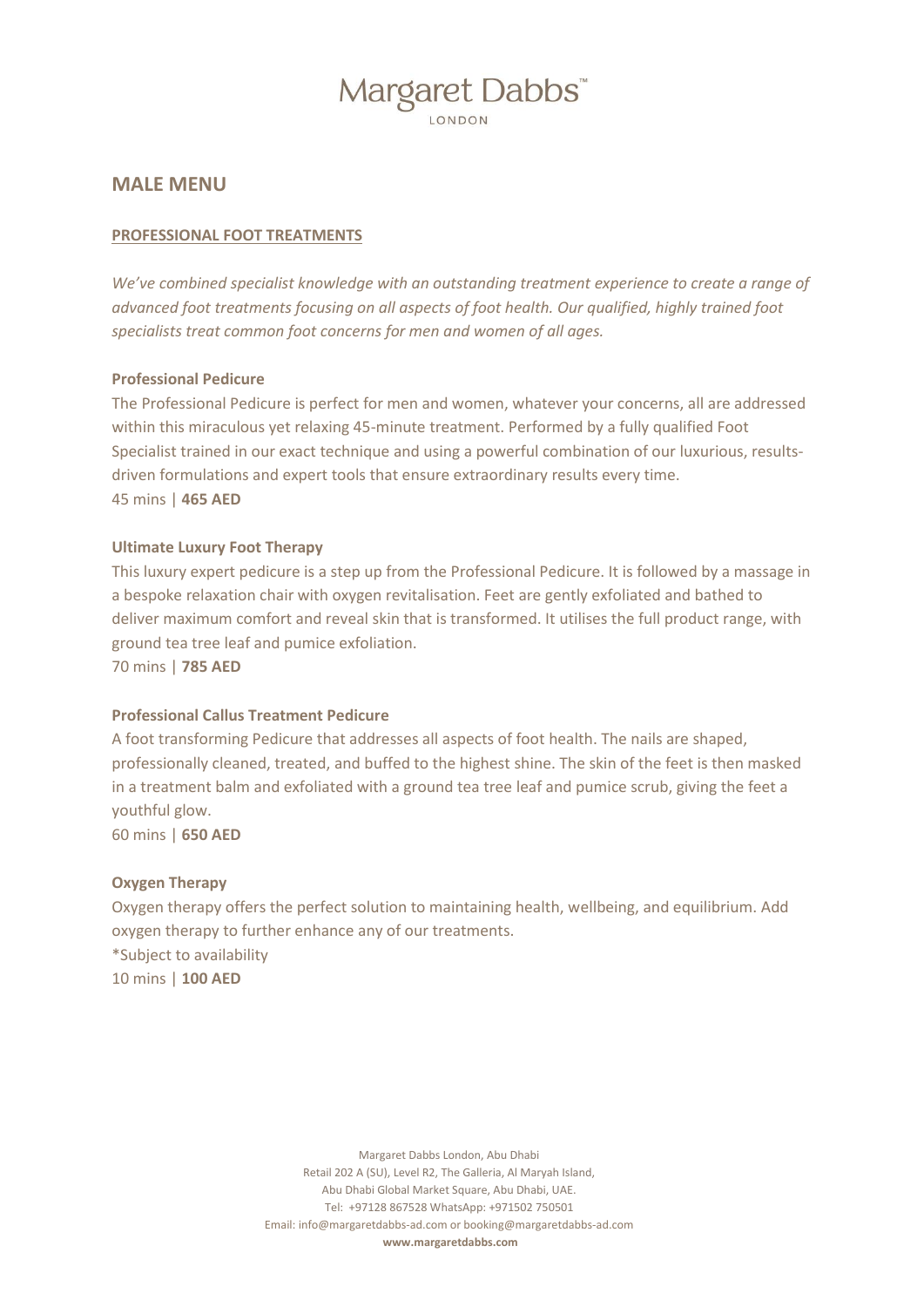# Margaret Dabbs

### **NAIL SPA TREATMENTS**

*Let us keep you looking groomed and polished - whether it's a night out, a work event or day to day grooming – our professionally trained Margaret Dabbs London nail technicians perform our unique, expert anti-ageing manicures with treatment gloves, and our outstandingly effective beauty pedicures. Our nail spa treatments are simply the best in the business.*

### **Luxury Manicure for Men**

Our unique, anti-ageing expert manicure treatment, giving long lasting results and deep hydration, with the indulgence of the full range of Margaret Dabbs London Fabulous Hands professionally formulated products, including a creamy scrub, anti-ageing hand serum and a hand and lower arm massage finished with polish. 50 mins | **170 AED**

### **Express Manicure for Men**

An effective manicure from Margaret Dabbs London. 35 mins | **120 AED**

### **Luxury Pedicure for Men**

Our outstanding signature pedicure treatment, giving long lasting results, with the indulgence of the full range of Margaret Dabbs London Fabulous Feet professionally formulated products. Finishing with an exfoliation, reviving foot soak, and a revitalising, hydrating foot massage. 55 mins | **210 AED**

### **Express Pedicure for Men**

An effective pedicure from Margaret Dabbs London. 40 mins | **160 AED**

### **MASSAGE THERAPIES**

### **Hand Massage**

An anti-ageing treatment for hands that focuses on enhancing and softening the skin while releasing tension through a wonderful hand and forearm massage. The entire Margaret Dabbs London Fabulous Hands product range is utilised for optimum results. 20 mins **100 AED** | 30 mins **150 AED**